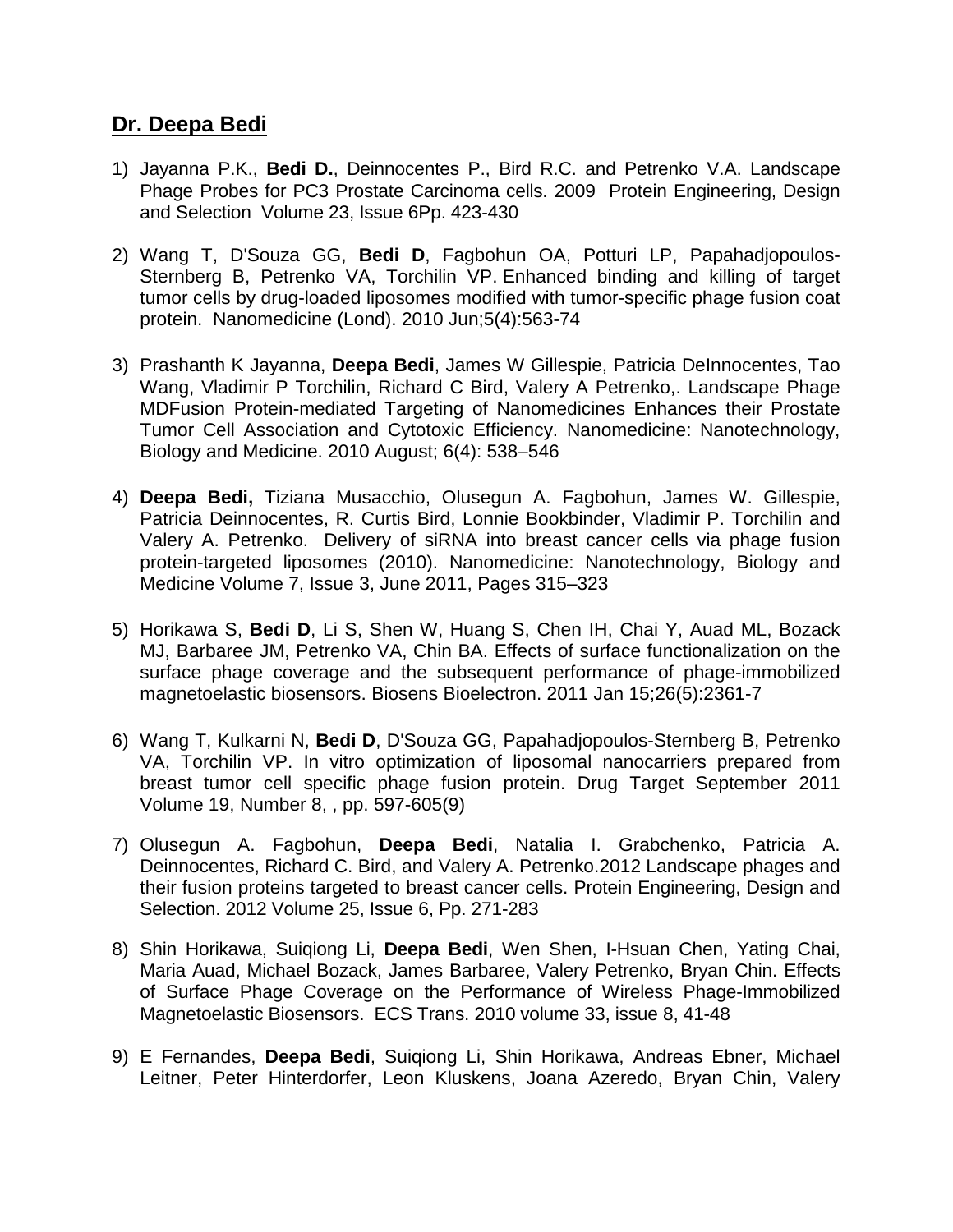Petrenko. Model interface for pathogens detection systems. Associação Portuguesa Microbiologia, 2012, 11-37

- 10)**Deepa Bedi**, MD, Olusegun A. Fagbohun, Vasily A. Petrenko Jr ., Andreas Ebner , Michael Leitner , Peter Hinterdorfer, PhD and Valery A. Petrenko. 2012 Targeted Delivery of siRNA into Breast Cancer Cells via Phage Fusion Proteins. Mol. Pharmaceutics, Just Accepted Manuscript DOI: 10.1021/mp3006006 Publication Date (Web): December 7, 2012
- 11)**Bedi D**, Gillespie JW, Petrenko VA. Selection of pancreatic cancer cell-binding landscape phages and their use in development of anticancer nanomedicines. Protein Engineering, Design and Selection. 2014 Jul;27(7):235-43
- 12)James W Gillespie, Amanda L Gross, Anatoliy T Puzyrev, Deepa Bedi, Valery A Petrenko. Combinatorial synthesis and screening of cancer cell-specific nanomedicines targeted via phage fusion proteins. Front Microbiol. 2015; 6: 628

## **BOOK CHAPTER:**

Prashanth K. Jayanna, **Deepa Bedi**, Patricia Deinnocentes, Tao Wang, Vladimir P. Torchilin, R. Curtis Bird, and Valery A. Petrenko (2009). Towards Phage-Targeted Nanomedicines for Prostate Cancer. In: New Progresses and Challenges in Pharmaceutical Sciences (Edited by: Prof. A. Atilla Hincal/ Prof. Nevin Celebi/ Assoc. Prof. Nilϋfer Yϋksel). 3rd BBBB International Conference on Pharmaceutical Sciences. TUFTAD Pharmaceutical Sciences Series. Baltic-Balaton-Bled-Bosphorus

## **PUBLICATIONS IN INTERNATIONAL CONFERENCE PROCEEDINGS:**

- 1) Landscape Phage Probes for Breast Cancer Cells. Fagbohun O. A., **Bedi D.**, Jayanna P.K., Deinnocentes P.A., Bird R.C., and V.A. Petrenko. NSTI 2008, Boston, June 1-5, Vol 2 Pages 457-460
- 2) Pharmaceutical liposomes targeted to PC3 prostate carcinoma cells by fusion phage protein. P.K. Jayanna, T. Wang, **D. Bedi**, P. Deinnocentes, R.C. Bird, V.P. Torchilin, V.A. Petrenko. NSTI 2009, Houston, May 3-7
- 3) Landscape Phage Probes for Breast Cancer Cell receptors. Fagbohun O. A., **Bedi D.**, Jayanna P.K., Deinnocentes P.A., Bird R.C., and V.A. Petrenko. NSTI 2009, Houston, May 3-7
- 4) Shin Horikawa, Suiqiong Li, **Deepa Bedi**, I-Hsuan Chen, Maria Auad, Michael Bozack, James Barbaree, Valery Petrenko, Bryan Chin. Surface-Functionalized Magnetoelastic Resonators Interfaced with a Landscape Phage Layer for Wireless Biosensing Applications. The Electrochemical Society, 2010, 40, 2272-2272